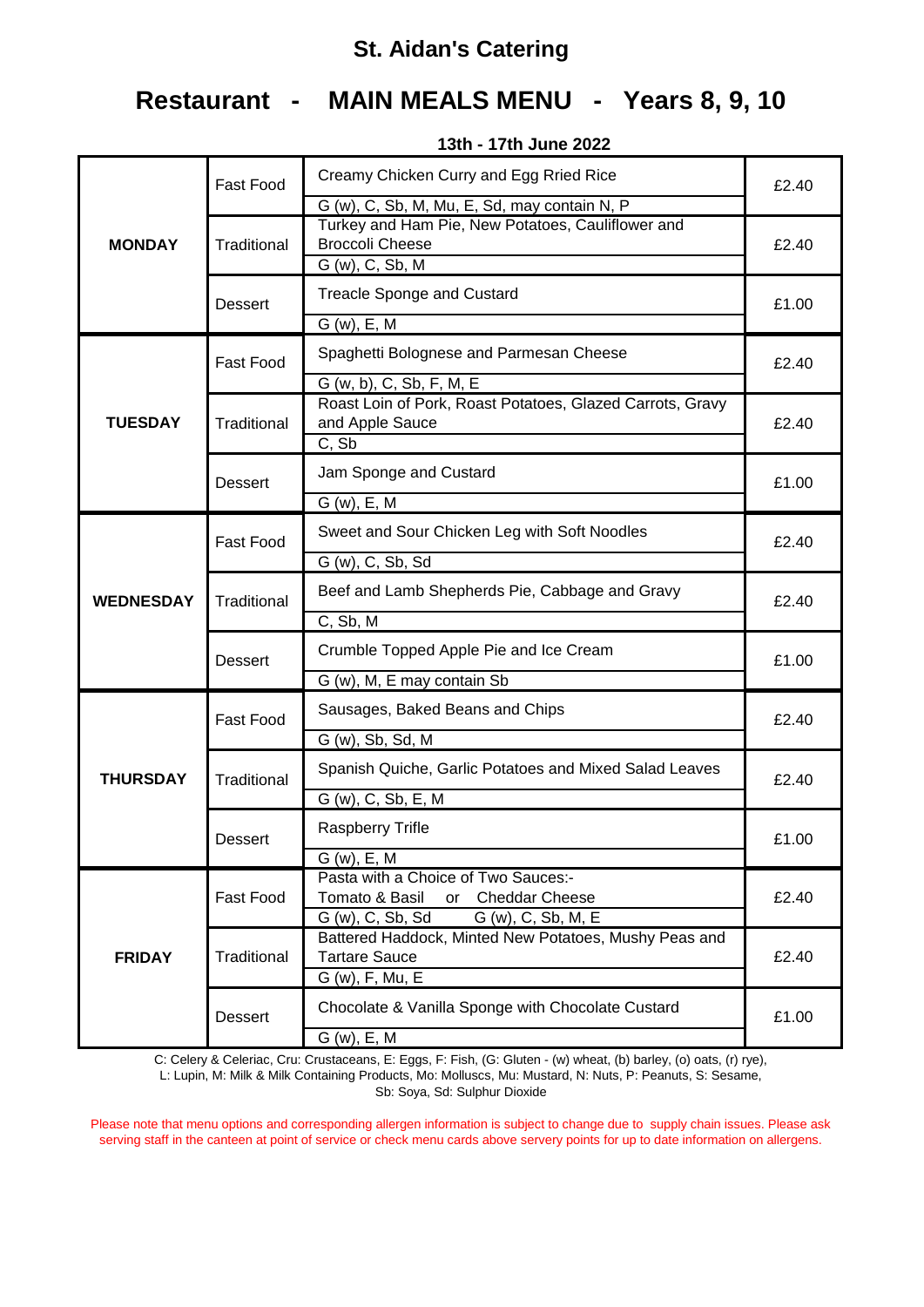## **Restaurant - LIGHTER OPTIONS MENU - Years 8, 9, 10**

#### **13th - 17th June 2022**

A Selection of Freshly Cut Sandwiches on White or Wholemeal Breads from £1.50 to include:

> Tuna Mayonnaise Egg and Cress Cheddar Cheese and Tomato Ham **Turkey**

A Selection of Freshly Filled Continential Breads e.g. Bagels, Baguettes, Ciabattas from £2.20

#### **Hot Roast Baguette - £2.40**

| <b>Monday</b>              | Tuesdav                | Wednesdav            | <b>Thursdav</b>      | Fridav               |
|----------------------------|------------------------|----------------------|----------------------|----------------------|
| Roast Turkey and Cranberry | Roast Loin of Pork and | Sausage and Onion    | Pulled Pork and      | Battered Haddock and |
| Sauce                      | Apple Sauce            | Gravy                | Barbecue Sauce       | <b>Tartare Sauce</b> |
| G (w), C, Sb,              | G (w), C, Sb,          | G (w), C, Sb, M, Sd, | G (w, r), C, Sb, Sd, | G (w), M, Mu, F, E,  |
| may contain M, E, S        | may contain M, E, S    | may contain E, S     | may contain M, E, S  | may contain S        |

#### **Weekly Specials**

| Soup of the Week with a<br><b>Bread Roll</b><br>(G (w), Sb may contain E, M) | Mulligatawny Soup: A Creamy Vegetable Broth scented with<br><b>Asian Spices</b><br>C, Sb, M, Mu | £1.80 |  |
|------------------------------------------------------------------------------|-------------------------------------------------------------------------------------------------|-------|--|
| Beef Tomato and Buffalo Mozzarella<br>Salad of the Week<br>M, Sd             |                                                                                                 | £2.00 |  |
| <b>Jacket Potato</b>                                                         | Cheese 'n' Beans<br>M - cheese only                                                             |       |  |
| Jacket Potato of the Week                                                    | Garlic Mushrooms and Spinach<br>C, Sb, M                                                        | £2.25 |  |
| <b>Vegetarian Dish</b>                                                       | Changed Daily. Please ask the Server for Allergen Information.                                  | £1.95 |  |
| <b>Dessert</b>                                                               | Changed Daily. Please see the Main Meals Menu.                                                  | £1.00 |  |

C: Celery & Celeriac, Cru: Crustaceans, E: Eggs, F: Fish, (G: Gluten - (w) wheat, (b) barley, (o) oats, (r) rye),

L: Lupin, M: Milk & Milk Containing Products, Mo: Molluscs, Mu: Mustard, N: Nuts, P: Peanuts, S: Sesame,

Sb: Soya, Sd: Sulphur Dioxide

Please note that menu options and corresponding allergen information is subject to change due to supply chain issues. Please ask serving staff in the canteen at point of service or check menu cards above servery points for up to date information on allergens.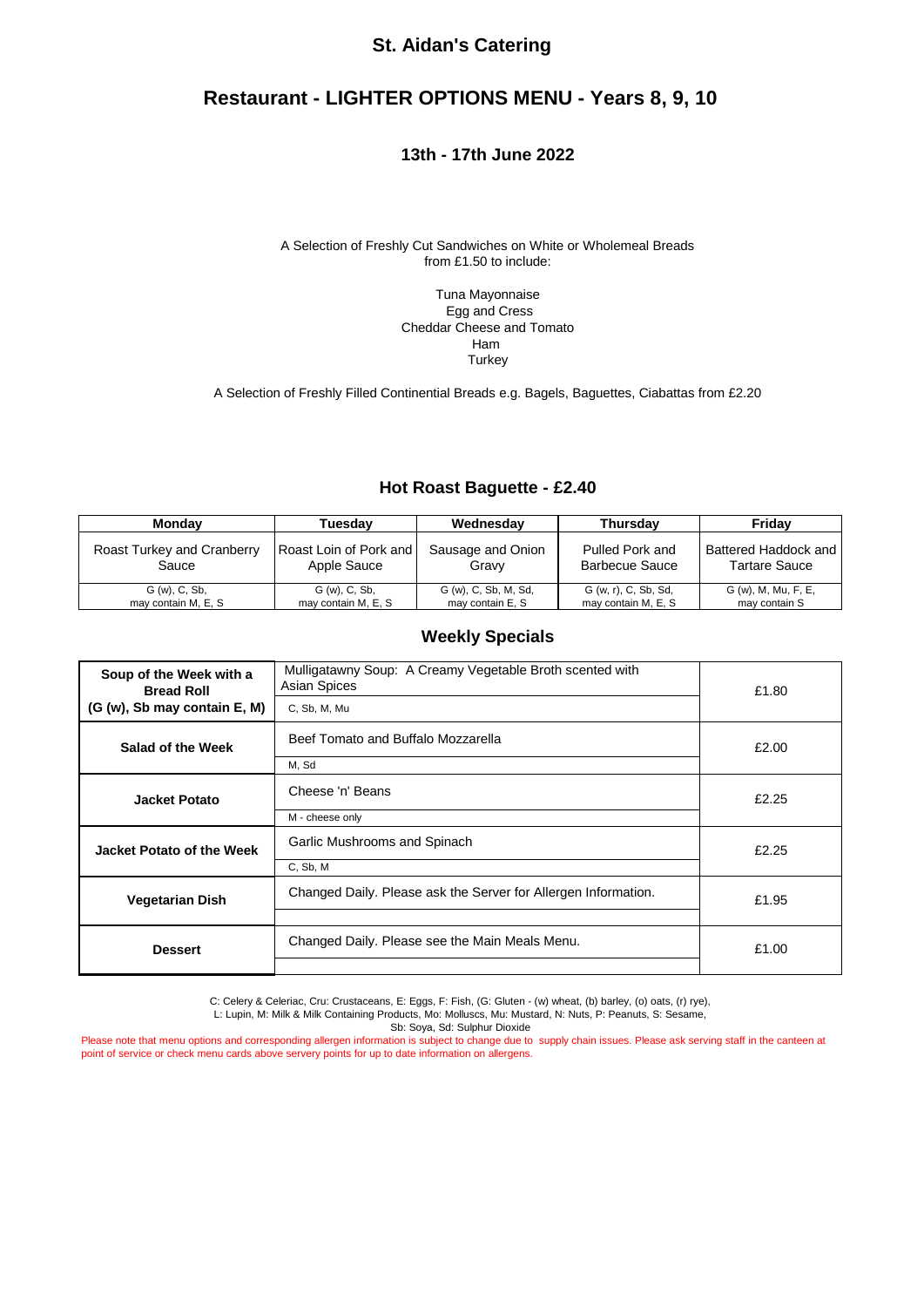## **Main Hall - YEAR 7 MENU**

### **13th - 17th June 2022**

#### **Meal Deal 1 - The Lite Bite - £2.45 1 - The Lite Bite - £3.00**

- A Selection of Freshly Cut Sandwiches on White or Wholemeal Bread
- **-** A Piece of Fresh Fruit
- **-** A Hot Pudding or Cake

 **Note: All our Homemade Cakes and Biscuits contain G (w, o, b), E, M, Sb, Sd**

#### **Meal Deal 12 - The Lite Bite - £3.00**

| Monday    | Creamy Chicken Curry and Egg Fried Rice      |
|-----------|----------------------------------------------|
|           | G (w), C, Sb, M, Mu, E, Sd, may contain N, P |
| Tuesdav   | Spaghetti Bolognese and Parmesan Cheese      |
|           | G (w, b), C, Sb, F, M, E                     |
| Wednesday | Sweet and Sour Chicken Leg with Soft Noodles |
|           | G (w), C, Sb, Sd                             |
| Thursday  | Sausages, Baked Beans and Chips              |
|           | G (w), Sb, Sd, M                             |
|           | Pasta with a Choice of Two Sauces:-          |
| Friday    | Tomato & Basil or Cheddar Cheese             |
|           | G (w), C, Sb, Sd<br>G (w), C, Sb, M, E       |

 **Meal Deal 2: To include a Choice of Fresh Fruit or a Piece of Cake or a Hot Pudding**

#### **Meal Deal 3 - Traditional - £2.65 3 - Traditional - £3.00**

|               | Turkey and Ham Pie, New Potatoes, Cauliflower and Broccoli Cheese         |
|---------------|---------------------------------------------------------------------------|
| <b>Monday</b> | G (w), C, Sb, M                                                           |
|               | <b>Treacle Sponge and Custard</b>                                         |
|               | $G(w)$ , E, M                                                             |
|               | Roast Loin of Pork, Roast Potatoes, Glazed Carrots, Gravy and Apple Sauce |
| Tuesday       | C, Sb                                                                     |
|               | Jam Sponge and Custard                                                    |
|               | G (w), E, M                                                               |
|               | Jacket Potato with Cheese 'n' Beans                                       |
| Wednesday     | M - cheese only                                                           |
|               | Crumble Topped Apple Pie and Ice Cream                                    |
|               | G (w), M, E may contain Sb                                                |
|               | Spanish Quiche, Garlic Potatoes and Mixed Salad Leaves                    |
| Thursday      | G (w), C, Sb, E, M                                                        |
|               | <b>Fresh Fruit</b>                                                        |
|               | No Allergens                                                              |
|               | Battered Haddock, Minted New Potatoes, Mushy Peas and Tartare Sauce       |
| Friday        | G (w), F, Mu, E                                                           |
|               | Chocolate & Vanilla Sponge with Chocolate Custard                         |
|               | G (w), E, M                                                               |

 **Meal Deal 3: To include a Choice of Fresh Fruit or a Piece of Cake or a Hot Pudding**

C: Celery & Celeriac, Cru: Crustaceans, E: Eggs, F: Fish, (G: Gluten - (w) wheat, (b) barley, (o) oats, (r) rye),<br>L: Lupin, M: Milk & Milk Containing Products, Mo: Molluscs, Mu: Mustard, N: Nuts, P: Peanuts, S: Sesame,

Sb: Soya, Sd: Sulphur Dioxide

Please note that menu options and corresponding allergen information is subject to change due to supply chain issues. Please ask serving staff in the canteen at point of service or check menu cards above servery points for up to date information on allergens.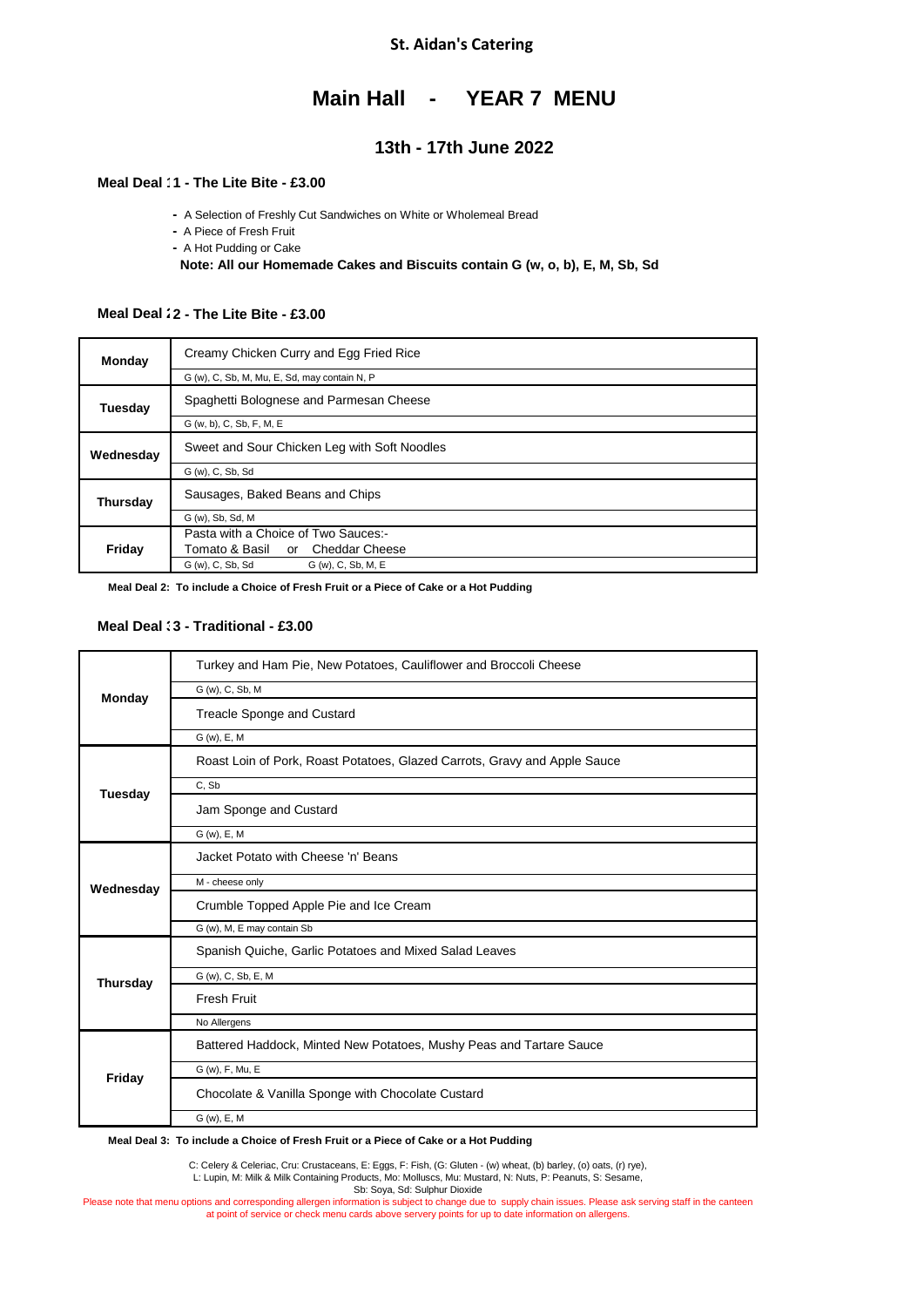# **DELI BAR MENU**

## **13th - 17th June 2022**

## **Hot Roast Baguette - £2.40**

| <b>Monday</b>                              | <b>Tuesday</b>                               | Wednesday                                | <b>Thursday</b>                             | <b>Friday</b>                                          |
|--------------------------------------------|----------------------------------------------|------------------------------------------|---------------------------------------------|--------------------------------------------------------|
| Roast Turkey and<br><b>Cranberry Sauce</b> | <b>Roast Loin of Pork</b><br>and Apple Sauce | Sausage and<br><b>Onion Gravy</b>        | Pulled Pork and<br><b>Barbecue Sauce</b>    | <b>Battered</b><br>Haddock and<br><b>Tartare Sauce</b> |
| G (w), C, Sb,<br>may contain M, E, S       | G (w), C, Sb,<br>may contain M, E, S         | G (w), C, Sb, M, Sd,<br>may contain E, S | G (w, r), C, Sb, Sd,<br>may contain M, E, S | G (w), F, M, Mu, E,<br>may contain S                   |

## **Weekly Specials**

| Wrap of the Week<br>G(w)                                              | Brie and Bacon Wrap<br>$G(w)$ , M                                                      | £2.25 |
|-----------------------------------------------------------------------|----------------------------------------------------------------------------------------|-------|
| Soup of the Week<br>with a Bread Roll<br>(G (w) Sb, may contain E, M) | Mulligatawny Soup: Creamy Vegetable Broth Scented<br>with Asian Spices<br>C, Sd, M, Mu |       |
| Beef Tomato and Buffalo Mozzarella<br>Salad of the Week<br>M, Sd      |                                                                                        | £2.00 |
| Cheese 'n' Beans<br><b>Jacket Potato</b><br>M - cheese only           |                                                                                        | £2.45 |
| <b>Jacket Potato</b><br>of the Week                                   | Garlic Mushrooms and Spinach<br>C, Sb, M                                               | £2.45 |

C: Celery & Celeriac, Cru: Crustaceans, E: Eggs, F: Fish, (G: Gluten - (w) wheat, (b) barley, (o) oats, (r) rye), L: Lupin, M: Milk & Milk Containing Products, Mo: Molluscs, Mu: Mustard, N: Nuts, P: Peanuts, S: Sesame, Sb: Soya, Sd: Sulphur Dioxide

Please note that menu options and corresponding allergen information is subject to change due to supply chain issues. Please ask serving staff in the canteen at point of service or check menu cards above servery points for up to date information on allergens.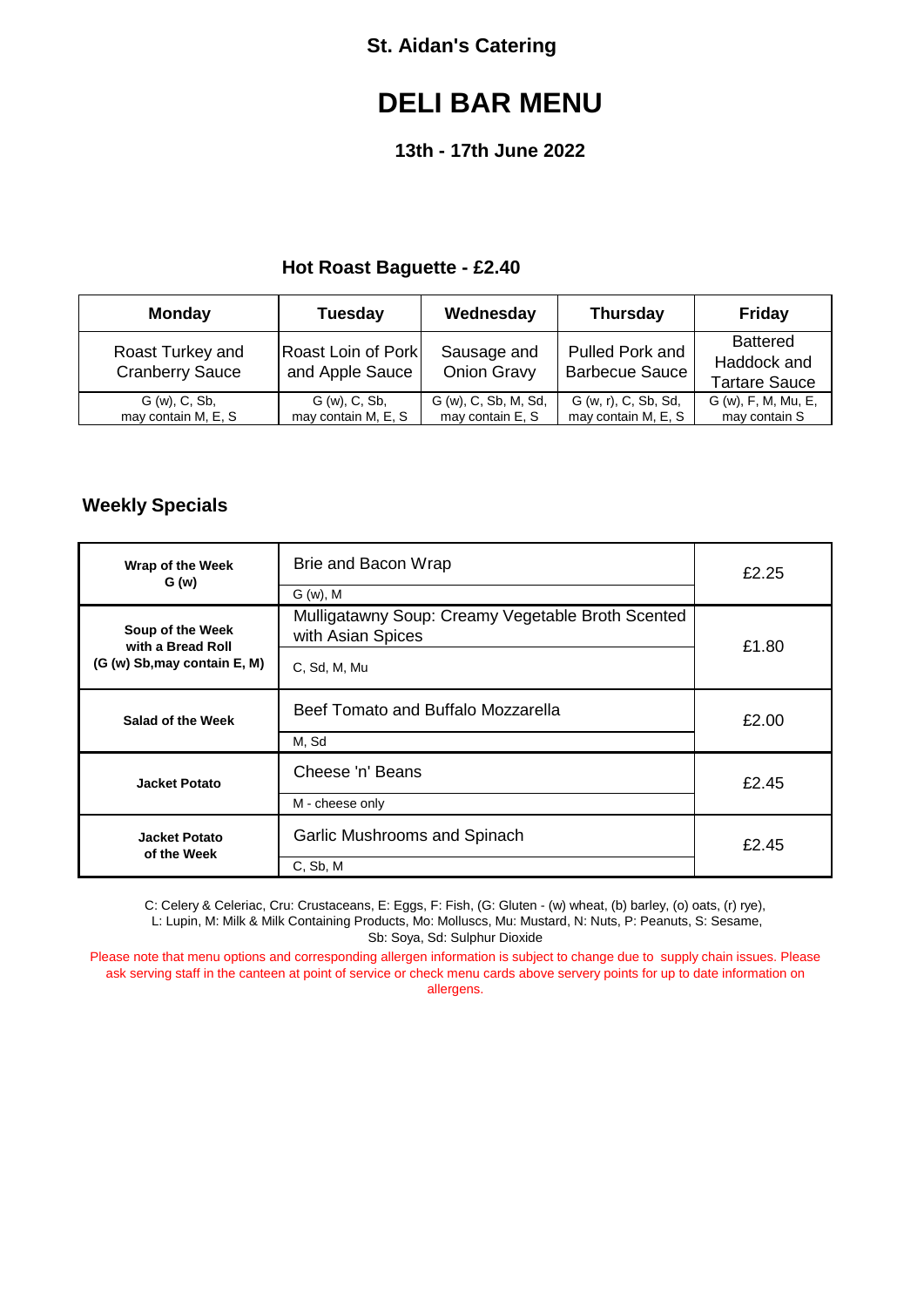## **SIXTH FORM - LUNCH MENU**

## 13th - 17th June 2022

#### **Daily Special Options**

| <b>Monday</b>   | Creamy Chicken Curry and Egg Fried Rice<br>G (w), C, Sb, M, Mu, E, Sd, may contain N, P |       |
|-----------------|-----------------------------------------------------------------------------------------|-------|
|                 | Treacle Sponge and Custard<br>G (w), E, M                                               | £1.00 |
|                 | Spaghetti Bolognese and Parmesan Cheese                                                 | £2.40 |
| Tuesday         | G (w, b), C, Sb, F, M, E<br>Jam Sponge and Custard                                      | £1.00 |
|                 | G (w), E, M                                                                             |       |
|                 | Sweet and Sour Chicken Leg with Soft Noodles                                            |       |
| Wednesday       | G (w), C, Sb, Sd                                                                        |       |
|                 | Crumble Topped Apple Pie and Ice Cream                                                  |       |
|                 | G (w), M, E may contain Sb                                                              | £1.00 |
|                 | Sausages, Baked Beans and Chips                                                         | £2.40 |
| <b>Thursday</b> | G (w), Sb, Sd, M                                                                        |       |
|                 | <b>Raspberry Trifle</b>                                                                 | £1.00 |
|                 | G (w), E, M                                                                             |       |
|                 | Chicken a la King with Steamed Coriander Rice                                           | £2.40 |
| <b>Friday</b>   | G (w), C, Sb, M                                                                         |       |
|                 | Chocolate & Vanilla Sponge with Chocolate Custard                                       |       |
|                 | G (w), E, M                                                                             | £1.00 |

#### **Weekly Specials**

| <b>Jacket Potato</b>                                                     | Cheese 'n' Beans<br>M - cheese only                                                 |       |
|--------------------------------------------------------------------------|-------------------------------------------------------------------------------------|-------|
| Jacket Potato of the Week                                                | Garlic Mushrooms and Spinach<br>C, Sb, M                                            | £2.25 |
| Salad of the Week                                                        | Beef Tomato and Buffalo Mozzarella<br>M, Sd                                         | £2.00 |
| <b>Vegetarian Dish</b>                                                   | Changed Daily. Please ask the Server for Allergen Information.                      | £1.95 |
| Soup of the Week<br>with a Bread Roll<br>(G (w) Sb, may contain M and E) | Mulligatawny Soup: Creamy Vegetable Broth Scented with Asian Spices<br>C, Sd, M, Mu | £1.80 |
| Wrap of the Week<br>G(w)                                                 | Brie and Bacon Wrap<br>G (w), M                                                     | £2.25 |

C: Celery & Celeriac, Cru: Crustaceans, E: Eggs, F: Fish, (G: Gluten - (w) wheat, (b) barley, (o) oats, (r) rye),<br>L: Lupin, M: Milk & Milk Containing Products, Mo: Molluscs, Mu: Mustard, N: Nuts, P: Peanuts, S: Sesame,

Sb: Soya, Sd: Sulphur Dioxide

Please note that menu options and corresponding allergen information is subject to change due to supply chain issues. Please ask serving staff in the canteen at point of service<br>or check menu cards above servery points for